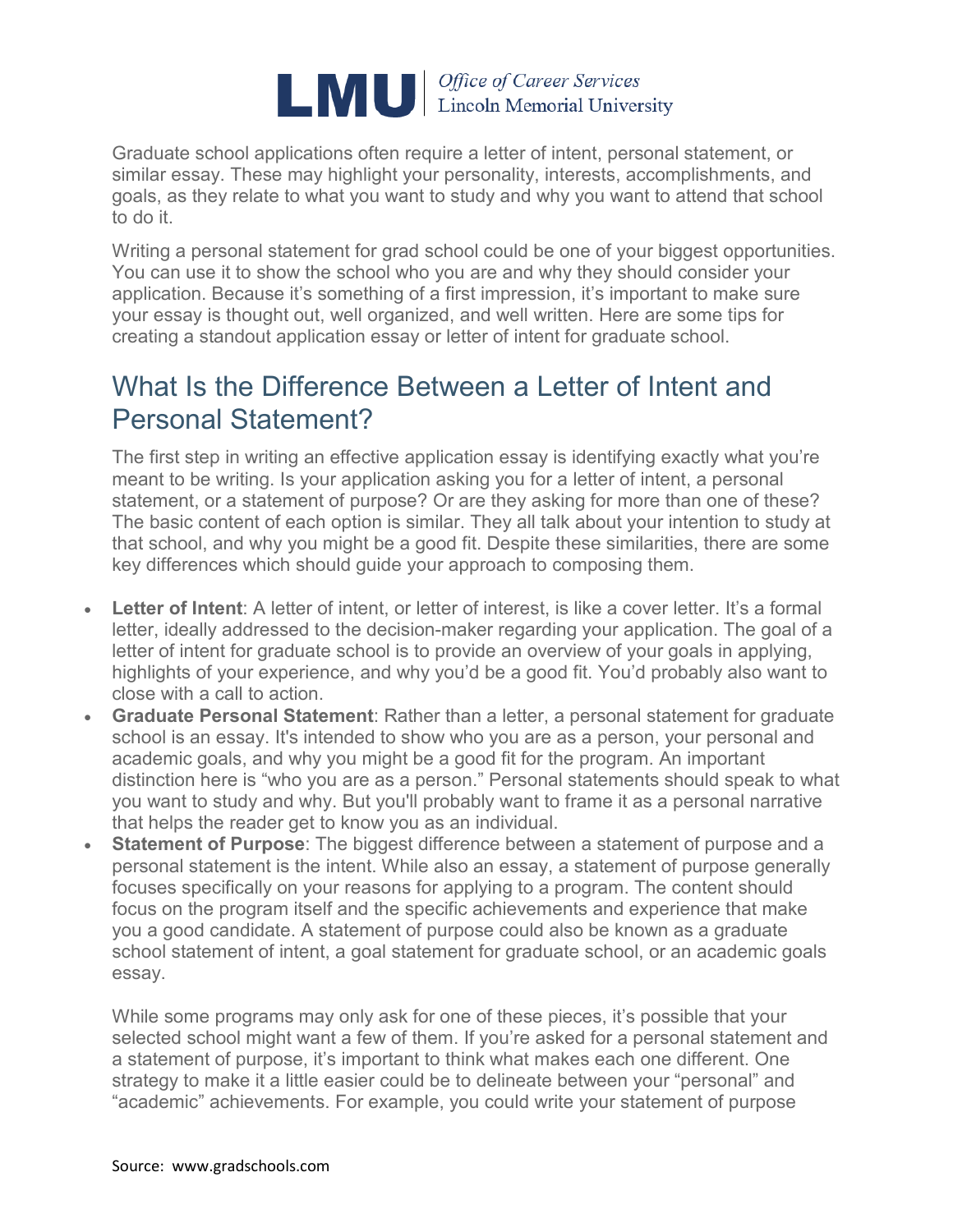

about the academic and professional experience that makes you a good candidate for that program. Your personal statement might focus on the personal experiences that shaped your character and led you to choosing that field and that school.

## Getting Ready to Write Your Graduate School Application Essay

When you're getting ready to write your personal essay, you will first need to think about a few key points.

1. **Your Purpose in Writing Your Essay**

In other words, what are you trying to tell your reader about yourself and your goals? Make sure you have a clear message.

2. **What You Want to Say**

Think about the kinds of details, or the type of story you want to tell to achieve your purpose. Do you have a specific experience you want to describe, or certain achievements you need to share? How do these details support your message?

3. **The Style You'll Use to Write It**

Sometimes, schools might look for a certain style of writing, such as a scholarly voice. However, in other cases, you might have a little bit of wiggle room. This is your chance to show your target school that you're a competent, engaging writer with personality. Thinking about your strategy in advance could help you do that.

All of this should be informed by the particular school you're writing the essay for. So, before you begin, be sure to read the essay requirements carefully, and research the school and the program in question.

## Formatting Your Personal Statement for Graduate School

Thinking about how you'll structure your essay early on could be an advantage when it comes to writing and revising. One good way to do this could be by drafting an outline of your ideas. By doing this, you could make sure your ideas are organized effectively, and see how it all fits together, even before you start writing.

Chances are you learned the basics of essay structure in high school. But in case you're out of practice—for example, if you spent the last few years knee deep in math or computer science—here's a refresher.

• **Introduction**

Anywhere from a sentence to a paragraph, the introduction creates context for the reader. Generally speaking, it should provide an overview of the topics you'll be discussing. But, depending upon the style of your essay, it could also serve as a dramatic lead-in, setting the stage for a story you'll be telling...

• **Body**

The body of personal statement, will likely consist of two to four paragraphs. These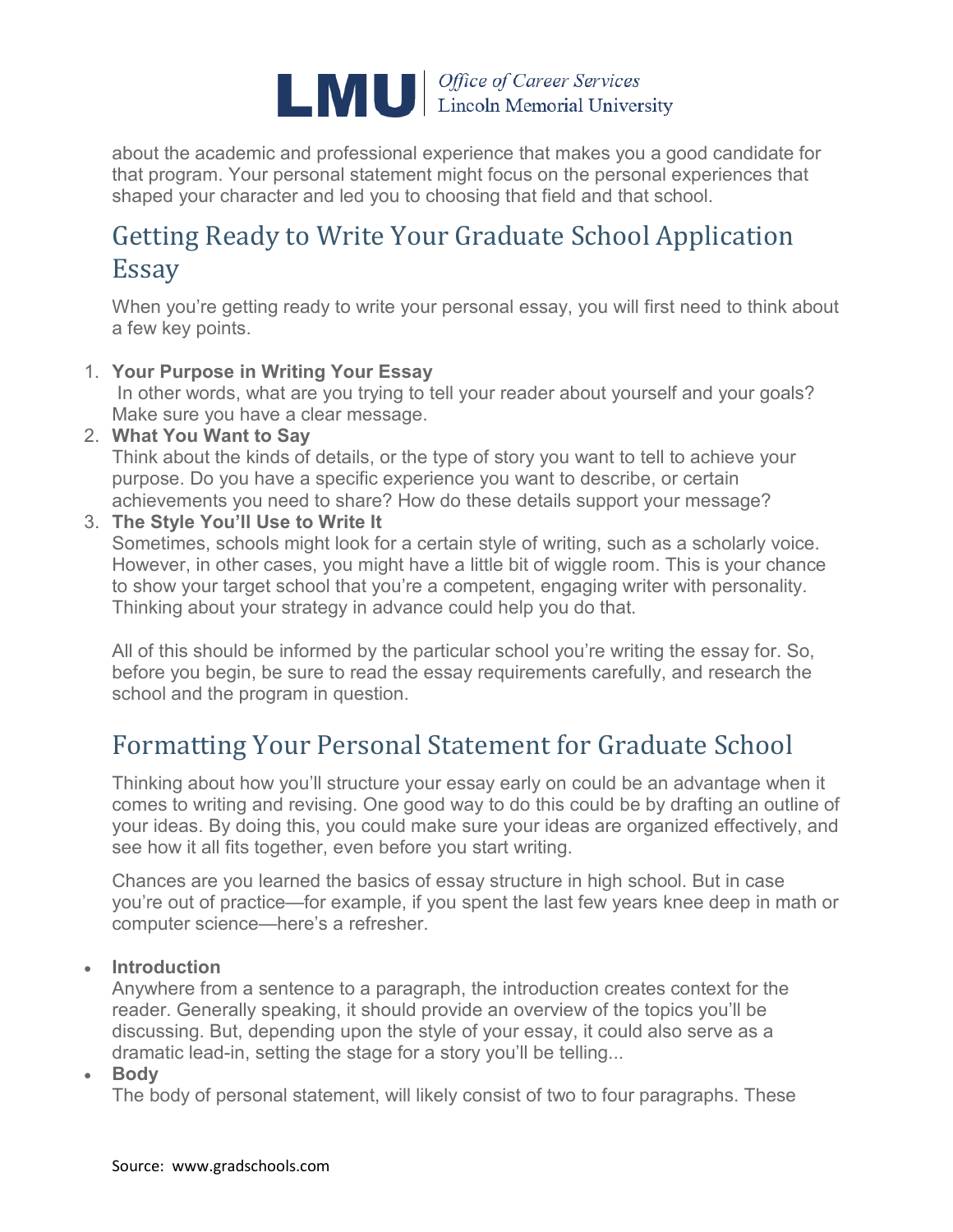

paragraphs should be sequenced logically – one should naturally flow from the next – and contain the bulk of the essay's important information. Usually, these paragraphs will begin with a "topic sentence" summarizing the paragraph's content, but again that may not apply if your statement has a more narrative style.

#### • **Conclusion**

Rather than introducing new ideas or supportive arguments, the conclusion is where you tie it all together. Close out your essay by making clear what your argument is and what you want the reader to take away from it.

If you're writing a letter of intent, the above should still apply. However, you'll need to do this as a formal letter. That should include a header containing the date, the recipient's name and address, your name and address, and a salutation, as well as a closing and signature.

### **How Long Should a Personal Statement for Graduate School Be?**

While every school will have its own requirements, generally a personal statement should fall between 250 and 750 words. This is roughly one half to one full page.

First, double check to see if the school provides specific guidelines. If they don't, then try to be as clear and succinct as possible while still answering the question. Does your personal statement cover all the key points? Is it clear what you are trying to say? Did you repeat yourself? If your answers are yes, yes and no, then your personal essay is likely the right length.

### Writing Style for Your Personal Statement

In addition to telling the school about yourself and your goals, a personal essay demonstrates your writing ability to your school. As such, you'll want to put your best foot forward with an effective writing style. Here are some tips to consider while you write.

#### • **Strike a balance between personal and professional.**

You might be talking about yourself, but you're also writing to a graduate school, so it's important to show that you can write formally. Try and be direct, clear, and organized, to help your reader follow easily. Don't stray from your topic and watch your grammar and punctuation! That said, this essay is about you, so don't be afraid to write in first-person.

#### • **Be engaging.**

Keep your reader interested through your style choices. For example, sticking with active verbs when possible and avoiding passive voice could help enliven your writing. Strong imagery or concrete examples could also make an impression that lasts. And using a conversational tone (but not too informal!) could help personalize it for the reader.

• **Be accurate**.

You want your reader to be interested, but make sure everything you write is true! Avoid embellishing or inventing stories and stick to facts that could be substantiated.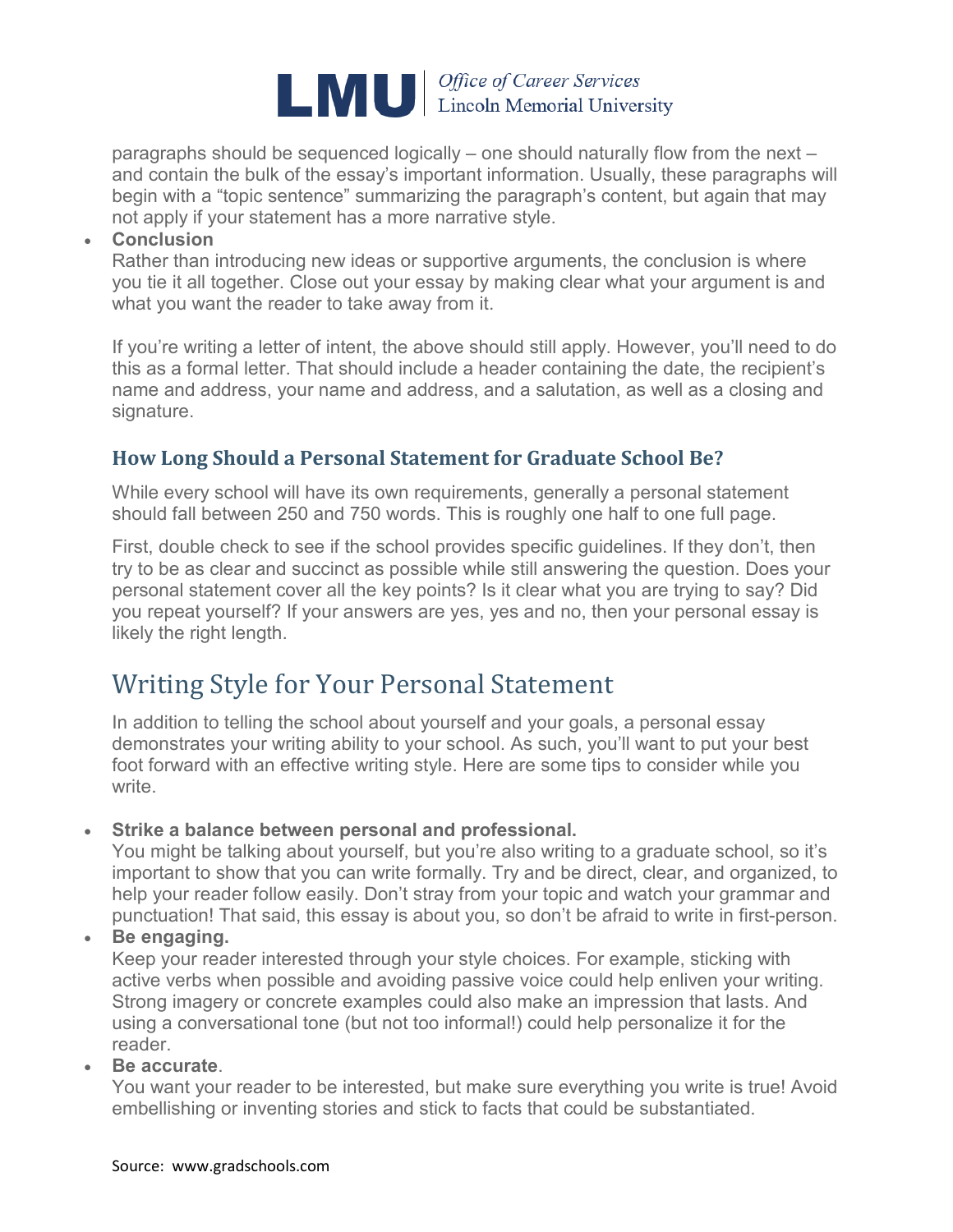

#### • **Follow the rules.**

Your school might have specific guidelines for how you write and submit your personal essay. Make sure you follow them to a tee! When in doubt, be conservative, and stick with a traditional font choice (12 pt. Times New Roman) and paper (white). Also make sure you're spelling names correctly and using the right credentials and terminology when talking about your target school.

### Editing Your Graduate School Application Essay

One of the most important aspects of the writing process is revision. Don't be surprised if this takes more than one draft to do! Many writers revise over several rounds before settling on a finished product. Here's a brief guide on the revision process and what to look for.

#### • **Work from big to small.**

Before worrying about individual words and sentences, make sure the big issues are covered. Start with things like your ideas, the clarity of your argument, and your overall structure and fix those first.

#### • **Check your message.**

Think back to the beginning of this process, to the message you decided you wanted to get across. Is your essay or letter communicating that message? Is it clear? If you're not sure, consider having somebody else read it over.

• **Check your organization.** If you started with an outline, compare your finished draft to your original outline. Is your essay organized the way you planned? If so, read through it and make sure that it makes sense and has a logical flow.

#### • **Make sure your paragraphs make sense.** Each paragraph should have a clear topic or message, and support for that topic. Make sure it's clear what each paragraph is trying to say, and that each one is organized.

• **Check your style.** Double check to make sure your tone isn't too casual. If you included any slang, for example, now is the time to remove it. Then check your sentence structure. Avoid fragments and run-on sentences, and make sure to vary your sentence structure to keep the reader engaged. Try and remove any instances of passive voice, when you can. Reading your essay aloud could be one way to catch any awkward writing you might have missed.

#### • **Fix your grammar and punctuation**

This is the last and possibly most important step. Make sure you catch any errors in grammar and punctuation. Pay careful attention to common errors, like mixing up your/you're, and there/their/they're. Also make sure to check your subject/verb agreement, number agreement, capitalization, and punctuation. Finally, double check spelling, especially when it comes to important names. One strategy to avoid missing anything is to read your essay backwards, starting with the final sentence. That will help